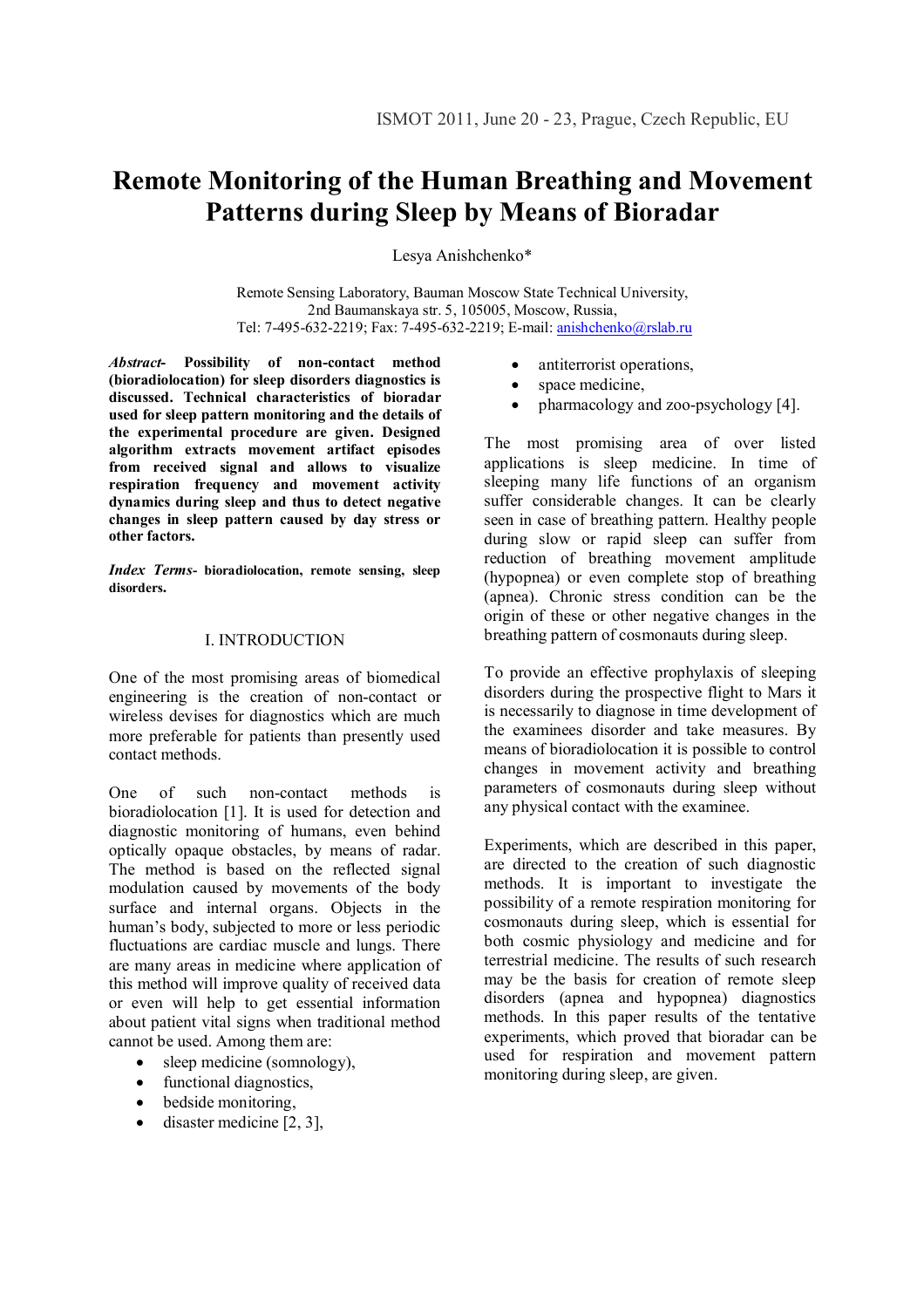## II. APPARATUSES AND METHODS

At 2006 purpose oriented bioradar operating at 4 GHz was created at Remote Sensing Laboratory, Bauman Moscow State Technical University (BMSTU). Step frequency modulated signal is used as probing signal in this radar.

Other technical characteristics are given below: number of frequencies: 16; frequency range: 3.6..4.0 GHz; maximum energy flux density:  $1,36$  mkW/sm<sup>2</sup>; recorded frequencies band: 0.01..5.00 Hz; dynamic range of the recording signals: 60 dB.

The experiment for estimation of breathing frequency and movement activity during sleep is shown in Fig.1.



Fig.1. Sleep monitoring experiment

Bioradar was disposed near the bed. Antennas block was directed on the exact point of the bed were examinee's thorax supposed to be during sleep. Radar signal was recorder during whole period of time while examinee was sleeping. 24 overnight records were made. 6 adult male (from 25 to 40 years old) participated in the experiments. All of the examinees were practically healthy.

## III. EXPERIMENTAL RESULTS

Processing of the recorded signals was organized on the base of MATLAB and included several stages. First of all bioradar signal was filtered by built-in MATLAB filter with cutoff frequency of 0.05 Hz (filter order was 8). The filter was used for baseline drift elimination. During the next stage of the algorithm intervals of movement activity were detected. It is obvious that level of the received signal which correspond to calm breathing and movement activity must differ greatly because of more than 10 times differences in amplitude of these movements. However, the main problem in movement artifacts detecting is the fact that during sleep patient may turn from one side to other. In this case the distance between antennas and examinee and scattering cross section of the object may change. As the result level of the received by bioradar signal may also vary significantly (Fig.2 a).



Fig.2. Bioradar signal before (a) and after (b) movement artifact extraction

That is why it is not enough to use only signal amplitude parameters for detecting of movement artifact episodes. However, episodes of signal, during which movement artifacts are present,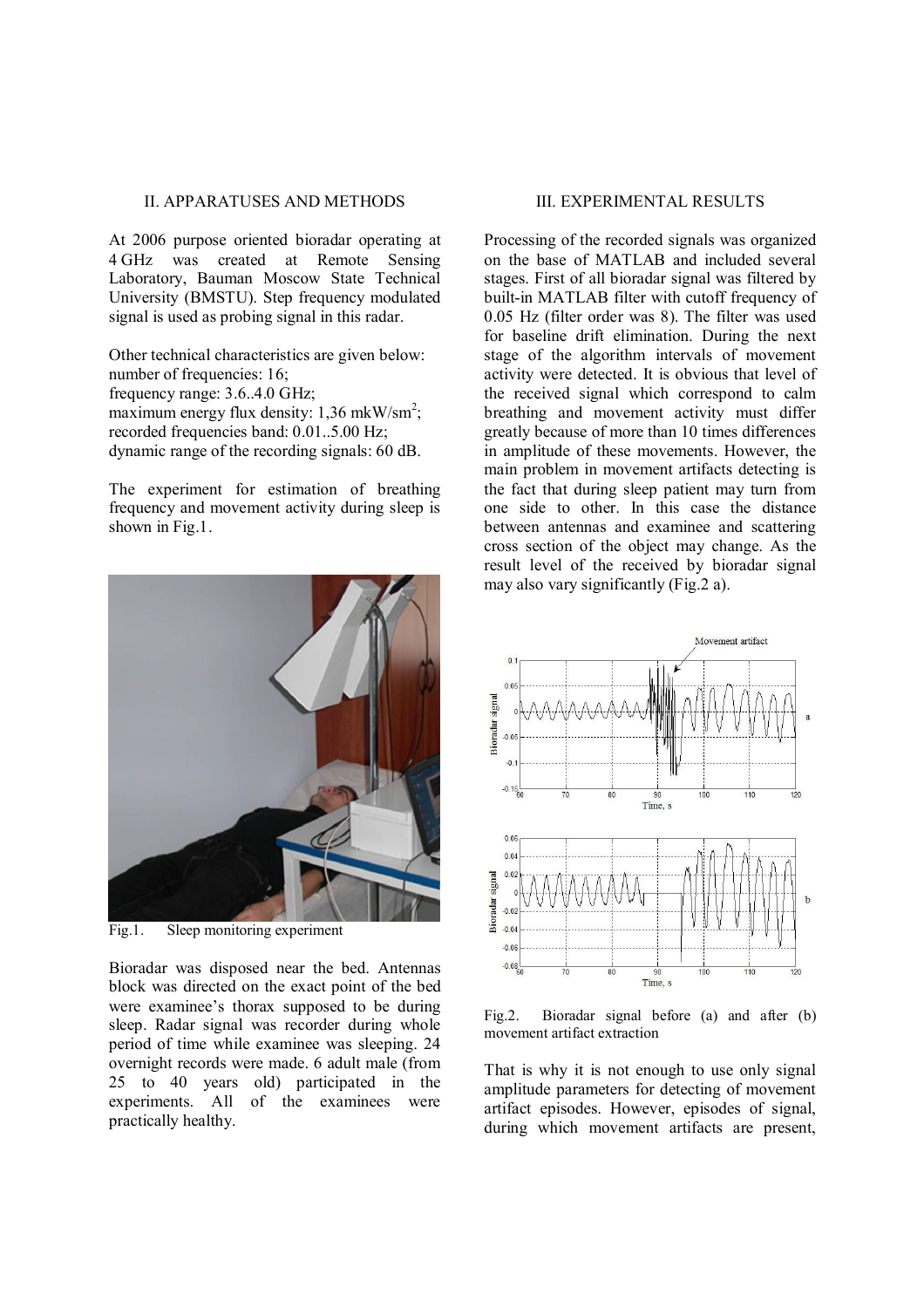contains frequency components higher than the same parameter for episodes of steady breathing. Frequency of normal steady breathing varies from 0.1 to 0.6 Hz, and the spectrum of bioradar signal intervals corresponded to movements may contain components higher than 1.0 Hz. These spectral distribution differences were used in the algorithm for movement artifact location. In Fig.2 radar signal before and after movement artifacts extraction is shown.

Respiration frequency may be estimated only for intervals free from movement artifacts. To do so bioradar signal after extraction of movement artifact was divided into intervals with 10 seconds duration. For each of these intervals the value of the respiration frequency was estimated. Any significant changes in this parameter may indicate sleep disorders such as apnea. However, to analyze dynamic of respiration frequency changes and movement activity during night sleep it is more convenient to use values of the parameters averaged for one hour. In Fig.3 and 4 the results of the experimental data processing are given.



Fig.3. Respiration frequency dynamics during sleep

In Fig.3 it is clearly seen that after falling asleep value of the respiration frequency of the examinee decreased from 19 to 16 breathing acts per minute, and during last hour of sleep breathing frequency on the contrary became higher.

It is known that breathing pattern and movement activity dynamics do not change greatly from night to night usually and characterize individual sleep pattern [5]. If changes take place it may indicate that the examinee suffers from some kind of stress during day time. So, by using of proposed algorithm it is possible to monitor breathing and movement activity pattern and thus detect a sleep disturbance.



Fig.4. Movement activity dynamics during sleep

#### IV. CONCLUSION

At present bioradar experiments are included into the scientific program of international experiment MARS-500, which began in June 2010 at Institute of Medical and Biological Problems, Russian Academy of Science, Moscow. It contains simulating different aspects of an interplanetary manned flight. The main part is a series of experiments on long-term isolation of the crew in conditions of the specially built ground-based experiment facility. Bioradar is used for remote measurements of movement activity and respiration frequency parameters of